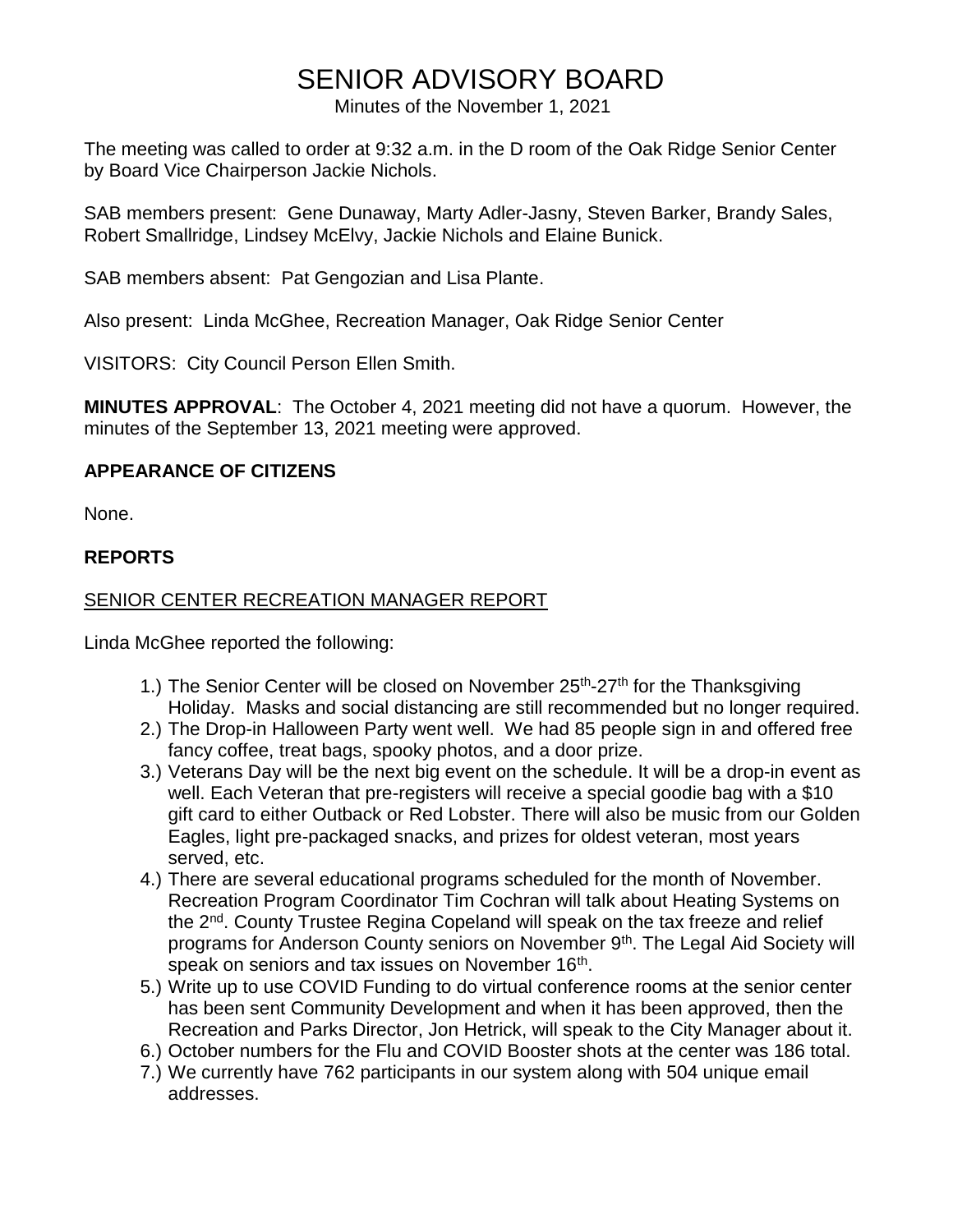# RECENT ACTIONS OF CITY COUNCIL

None

#### **NEW BUSINESS**

None

#### **UNFINISHED BUSINESS**

Board Member Marty Adler-Jasny mentioned that the committees will be added to our new bylaws that were mentioned at the October meeting.

#### **Programming Committee Report**

Board member Marty Adler-Jasny reported that seasonal celebrations such as the Drop-in Halloween Party continue to move forward. She also mentioned the addition of the display case up front for projects from Senior Center programs such as wood carvers, arts and crafts, etc. She said that Don Wright, one of our stakeholders on the committee was resigning but his space will be taken by former Board Member Paul Smiddy. The Book Club Survey by the Library will be ending on November 20<sup>th</sup> to allow for time over the holidays to look at the data and set a day and time for a January start for the book club at the Senior Center.

#### **Transportation Report**

No report

#### **Public Relations Report**

Board member Brandy Sales discussed some of the stats for Facebook and YouTube for the Senior Center. He also talked about shooting footage around the Senior Center to create activities loop video to use as needed. He also mentioned getting an intern from the University of Tennessee soon that could also possibly help with projects at the senior center.

#### **Special Events Report**

Board Vice Chairperson Jackie Nichols talked about hoping to make the Grandparents Day into a larger event next year. She also mentioned the possibility of other new activities in Spring.

#### **ANNOUNCEMENTS**

It was announced that Board Chairperson Pat Gengozian had fallen and broke her hip, she had surgery and was doing as well as could be expected.